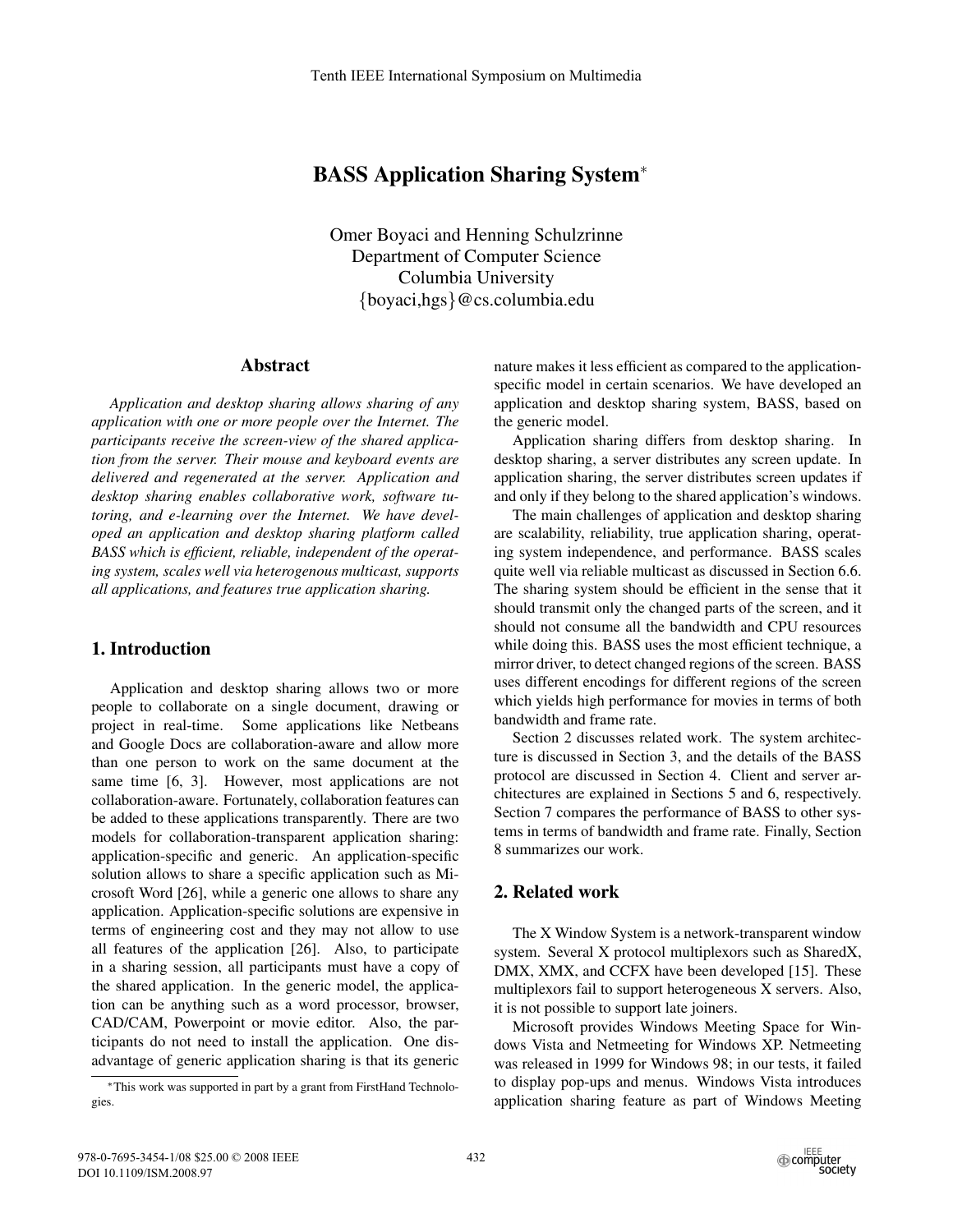Space, but all the attendees must use Windows Vista.

VNC [24] is a cross-platform open source desktop sharing system but it supports only screen sharing. VNC uses a client-pull based transmission mechanism which performs poorly compared with server-push based transmissions under high round-trip time (RTT).

SharedAppVnc [25] supports true application sharing, but the delay is on the order of seconds. It uses a lossy codec and does not support multicast.





Some sharing systems such as UltraVNC [12] and Multicast Application Sharing Tool (MAST) [22] claim application sharing support. However, they distribute all pieces within the boundary of the shared window. This may expose information from other non-shared applications. Shared application may open new child windows such as those for selecting options or fonts. UltraVNC and MAST failed to share child windows. A true application sharing system must blank all the non-shared windows and must transfer all the child windows of the shared application. For example, if a user wants to share only the "Internet Explorer" application, which has the title "Windows Live Hotmail - Windows Internet Explorer", from the desktop seen in (Figure 2), then the participants should only see the main and the "Internet Options" windows. BASS (Figure 1) displays only these two windows with a correct size while blocking the desktop background and the non-shared windows. In our test MAST, discussed in the following section, did not display the shared application in correct size and did not











**Figure 4. UltraVNC client view**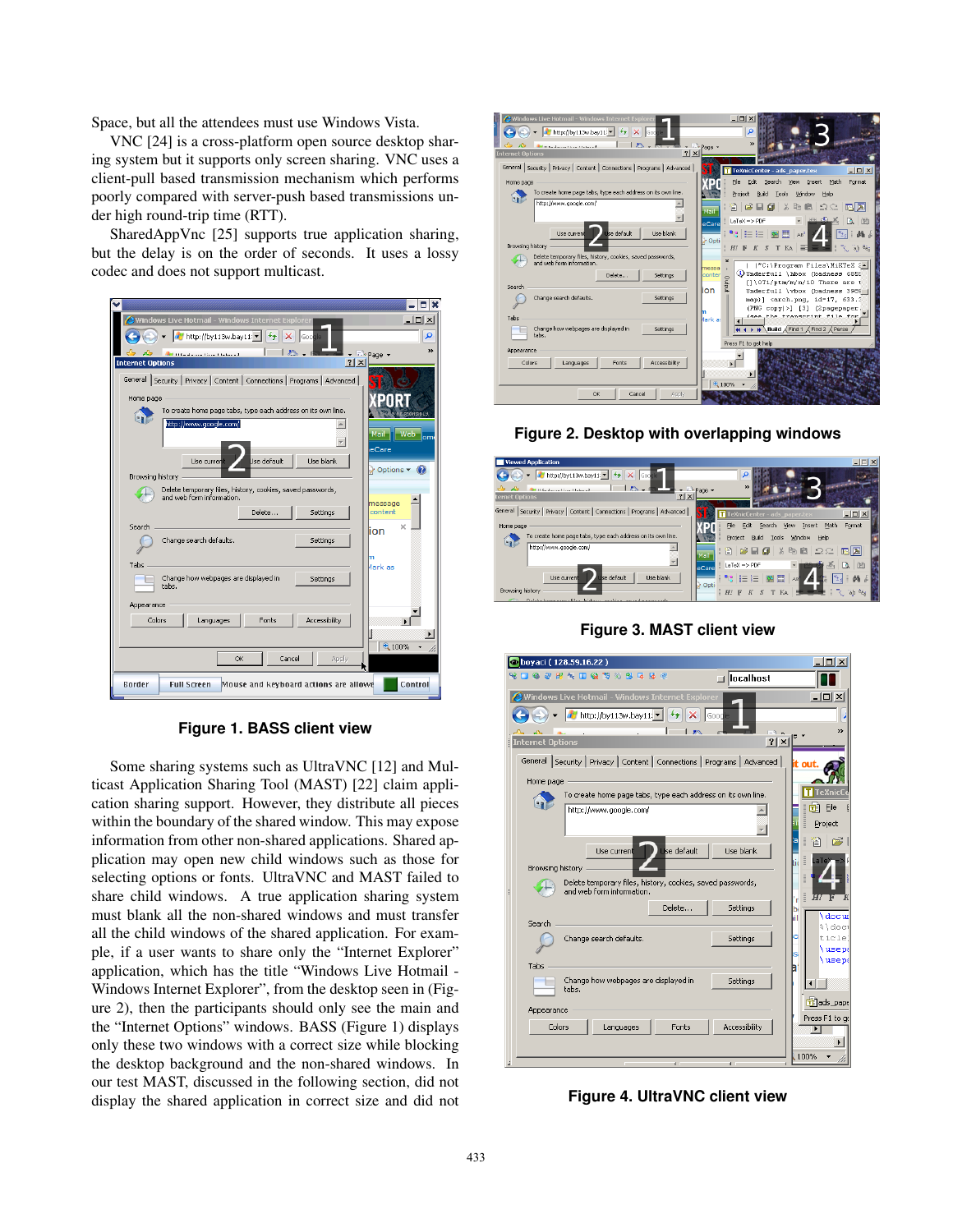|                              | OS Independent | Scalable | <b>Application Sharing</b> | Remote Control | Recording |
|------------------------------|----------------|----------|----------------------------|----------------|-----------|
| <b>VNC</b>                   |                |          |                            |                |           |
| <b>Windows Meeting Space</b> |                |          |                            |                |           |
| Leopard Screen Sharing       |                |          |                            |                |           |
| <b>TeleTeachingTool</b>      |                |          |                            |                |           |
| Mast                         |                |          |                            |                |           |
| <b>BASS</b>                  |                |          |                            |                |           |

**Table 1. Comparison of related work**

block the non-shared application and desktop background (Figure 3). Similarly, UltraVNC failed in our tests due to following problems: the cursor position did not match, windows belonging to unshared applications are shared, new windows belonging to same application are not included and long menus are not shown properly (Figure 4). Current sharing solutions perform poorly if the user wants to share photos or movies. They use the same encoding for text, computer-generated images, movies, and photographic images. Lossless encodings give poor performance for movies and photographic images. While lossy encodings generate visual artifacts around texts and computer-generated images such as straight lines. THINC [16] and RDP [10] can play full motion movies if the bandwidth between the user and participant is tens of Mb/s [12, 10]. Due to their high bandwidth requirements, they do not scale well, and they do not perform well for realistic bandwidth conditions. BASS is the only system which uses different encodings for different regions of the screen. BASS uses the Theora [11] video codec to stream movies, JPEG [13] to transmit images, and PNG [9] for the rest.

VNC, Netmeeting, Windows Meeting Space and Mac OS X Leopard Screen Sharing all rely on unicast only, so they do not scale well to larger groups. Sharing an application via unicast increases the bandwidth usage linearly with the number of participants. For instance, Microsoft suggests Windows Meeting Space for groups of no more than 10 users. The TeleTeachingTool [27] and MAST use multicast to overcome this limitation. The TeleTeaching-Tool adds multicast support to VNC servers; however, it is developed just for online teaching, so it does not allow participants to control the shared desktop. Also, it does not support true application sharing due to its underlying VNC system. MAST allows remote users to participate via their keyboard and mouse, but its screen capture model is based on polling which is very primitive and not comparable to current state-of-the-art capturing methods like mirror drivers, discussed in Section 6.1. Although both TeleTeachingTool and MAST use multicast for scalability, they do not address the unreliable nature of UDP transmissions. Even if the packets are delivered, they may be out of order. In order to compensate for packet loss, the TeleTeachingTool

and MAST periodically transmit the whole screen which increases the bandwidth and CPU usage. Table 1 compares the sharing systems discussed so far. Nieh et al compared sharing systems in detail [20].

## 3. System architecture

BASS is based on a client-server architecture. The server is the computer which runs the shared application. The participants use a lightweight Java [5] client application for connecting to the server, and they do not need the shared application. Clients receive screen updates from the server and send keyboard and mouse events to the server.

The Java client works in almost every operating system. The server could not be written in Java because Java does not have OS level windowing information and can not learn screen updates from the OS. Therefore, there should be a server for each operating system and we have developed a Windows XP server and mirror driver. A mirror driver is the best known technique for capturing screen update events and will be discussed in detail in Section 7.1. The mirror driver runs in kernel mode and notifies the user mode server when it detects changes in the GUI of the shared application. The server then prepares an RTP packet containing encoded image of the updated region. RTP allows the clients to re-order the packets, recognize missing packets and synchronize application sharing with other media types like audio and video. The screen updates can be encoded with PNG [9], JPEG [13] or Theora according to their characteristics. PNG is an open image format which uses a lossless compression algorithm [19, 18] and more suitable for computer-generated images. JPEG is lossy, but more suitable for photographic images. Theora is an open source video codec comparable to H.264 and suitable for movie encoding.

The server supports both multicast and unicast transmissions. For unicast connections, either UDP or TCP can be used. Since TCP provides reliable communication and flow control, it is more suitable for unicast sessions. Multiple TCP clients sharing a single application may have different bandwidths, so we have developed an algorithm which sends the updates at the link speed of each client. For UDP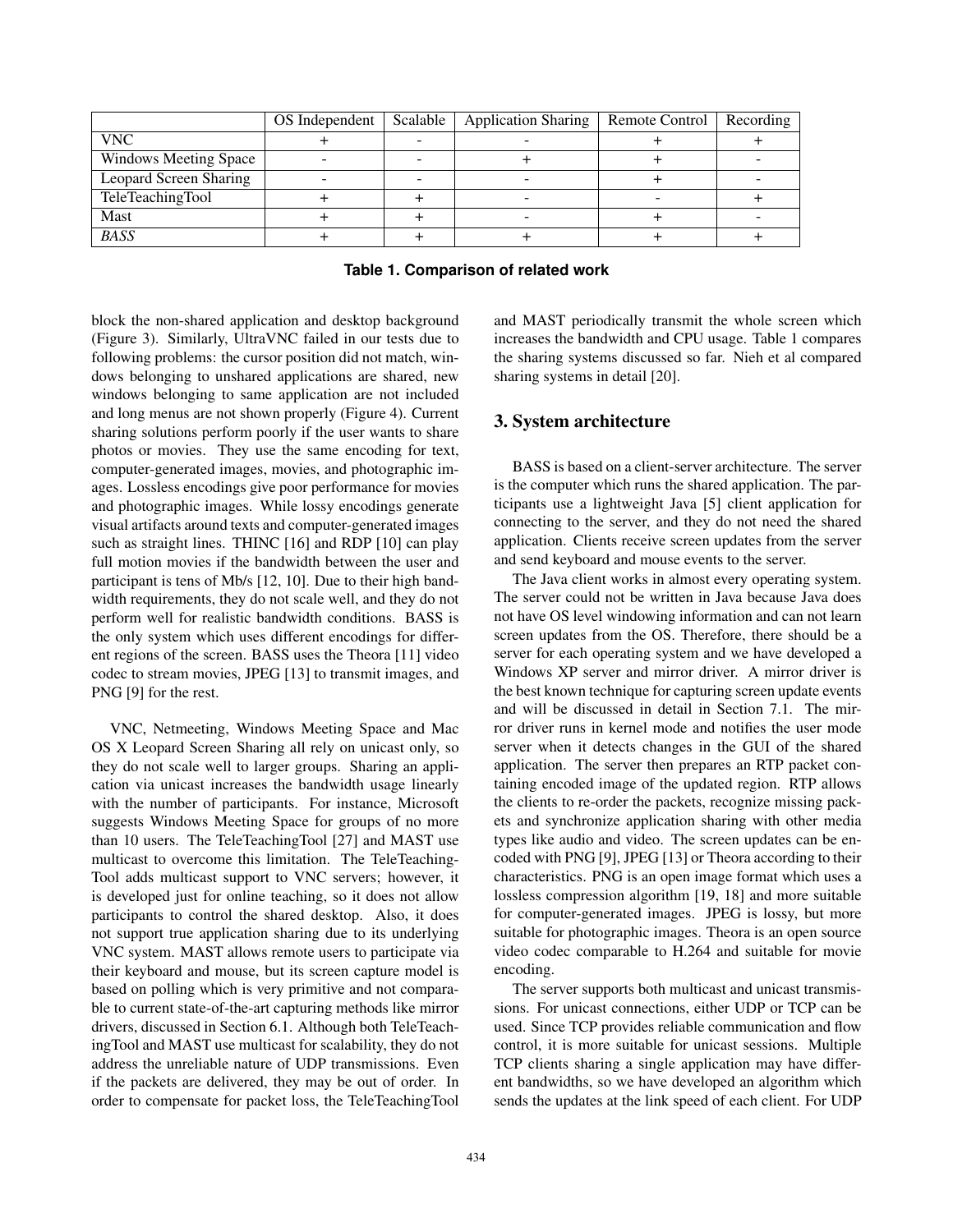clients, the server controls the transmission rate because UDP does not provide flow and congestion control. Several simultaneous multicast sessions with different transmission rates can be created at the server. The server can share an application to TCP clients, UDP clients, and several multicast addresses in the same sharing session.

Participants can join a sharing session anytime, and they need the full screen buffer before receiving partial updates. Therefore, they send a RCTP-based feedback message, Full Intra-frame Request (FIR) [23], after joining the session. The server prepares and transmits the image of the whole shared region after receiving an FIR message. Preparing a full screen update is costly in terms of CPU, so the sharing server stores the generated image for some time.

Although multiple users can receive screen updates simultaneously, clearly only one of them can manipulate the application via keyboard and mouse events. BASS uses the Binary Floor Control Protocol (BFCP) [17] to restrict the control of the application to a single user. BFCP receives floor request and floor release messages from clients, and then it grants the floor to the appropriate client for a period of time while keeping the requests from other clients in a FIFO queue. All BFCP messages, keyboard and mouse events are transmitted directly to the server using TCP. Java's key-codes are used for mouse and keyboard events because these events are captured from a Java client and regenerated by a Java component at the server. These keycodes are publicly available [4].

We have also added a recording feature to BASS. Participants can record the sharing session to a file. This file may be used for watching the session locally or streaming to multiple receivers simultaneously. This feature is very useful for preparing lectures or software tutorials for future use.

### 4. The BASS protocol

BASS clients and servers communicate using the BASS protocol. The protocol defines five messages from server to client and two messages in the reverse direction. The "Open new window" message instruct the client application to open a new window. For TCP clients, the server transmits this message right after establishing the connection. UDP-based clients send a "full intra-frame request" to the server when they join the session. Receiving this FIR message, the server transmits the "Open new window" message. The server transmits "Region update" messages for updated regions. Whenever the shared window resizes, the server sends a "Window size update" message. "Move rectangle" instructs the client to move a region from one place to another, which is efficient for some drawing operations like scrolls.

Each protocol message consists of an RTP header, mes-

sage type identifier, window identifier, and message specific payload. The message specific payload structure and length are determined by the message type. Neither TCP nor RTP declares the length of the RTP packet. Therefore, RTP framing [21] is used to split RTP packets within the TCP byte stream.

## 5. Client architecture

The BASS client is very simple and lightweight compared with the server. It receives screen updates from the server and displays them to the participant. It is completely stateless in the sense that it can disconnect and reconnect to the server. Due to its simplicity, clients for different platforms can be easily developed. A Java BASS client has been developed in our lab. BASS clients can listen for or initiate connections. Participants of a sharing session can be viewonly or they can request input control from the server. To request input control from server, a user presses the "control" button in the GUI of the client application (Figure 1). The client sends a floor request message, and then the server responds with a "granted" or "request queued" message. The server grants the floor immediately if nobody else currently controls the floor. Otherwise, the request will be queued in a FIFO queue, and the floor will be granted to the requesters one-by-one automatically. Users can release the floor by pressing the "control" button again. The floor is automatically released after a period of inactivity or after the client holding the floor leaves the session. After the server grants the floor, the client captures all keyboard and mouse events locally and transmits them to the server via RTP messages.

## 6. Windows XP server architecture

The Windows server allows Windows XP users to share an application with other participants. The Windows server has two main compenents, a kernel-mode mirror driver and user-mode sharing server. The mirror driver tracks the updated regions of the screen, and notifies the user-mode sharing server about these updates through a shared memory region. The user-mode sharing server learns the updated regions, prepares region updates, and transmits these updates to the participants (Figure 5). The sharing server also receives and regenerates mouse and keyboard events from participants. These two components are examined in detail in the following sections.

#### 6.1. Mirror driver

A mirror driver is a display driver that mirrors the drawing operations of a physical display driver. The Windows OS calls the physical and mirror display drivers with the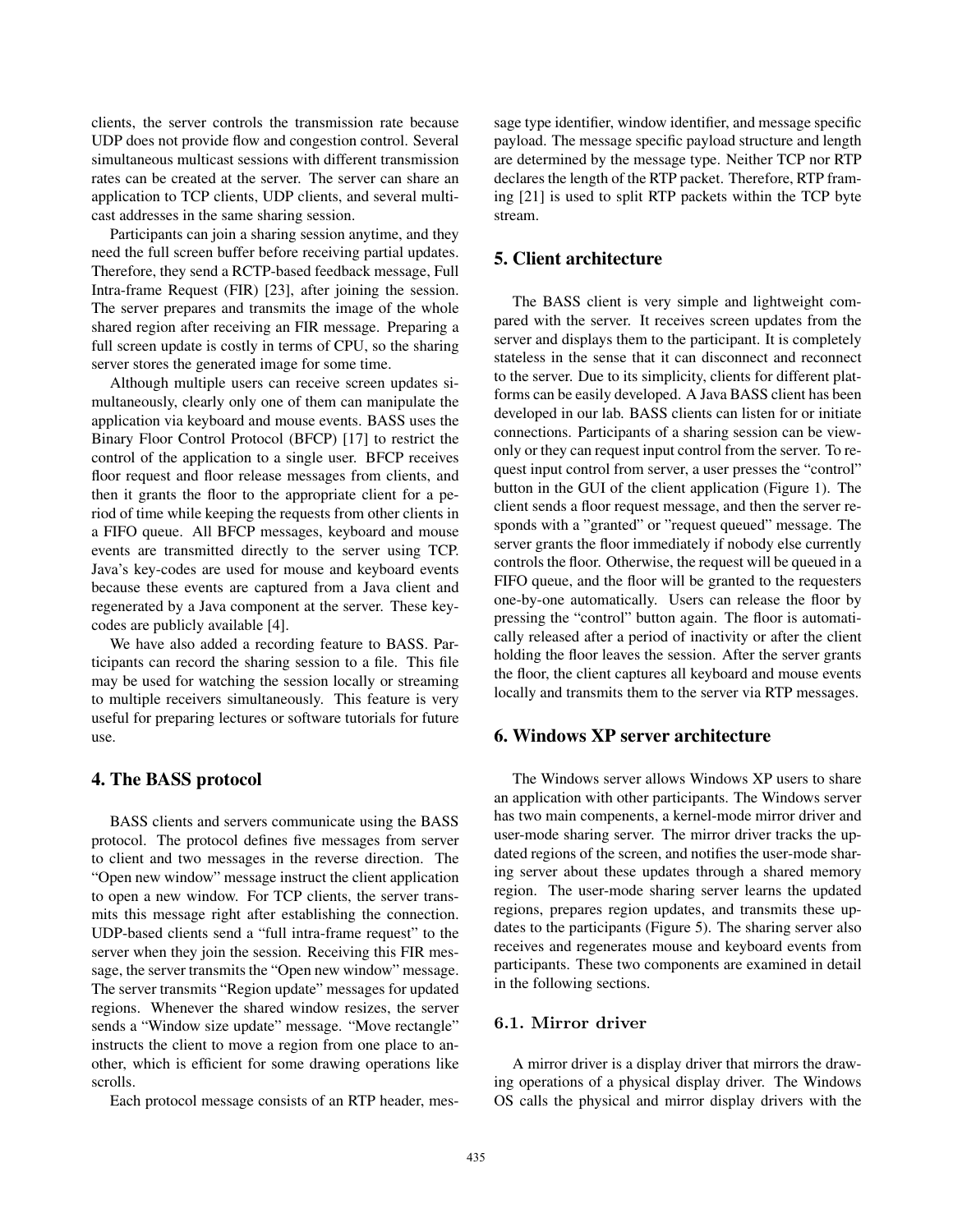same GDI (graphics device interface) commands. It is the most efficient way of learning screen updates because the operating system provides the exact coordinates of screen updates. We had to develop our own mirror driver for the sharing server because there is no free and open source mirror driver. Remote Desktop Connection and VNC also use their own mirror drivers to efficiently learn the screen updates. Stability and correctness are very important for kernel-mode components because they may easily cause restart or blue screen. Our mirror driver is completely stable such that we have not observed any crashes at all for the last two years.

We have used shared memory to establish a communication channel between the mirror driver and the sharing server. Both mirror driver and the sharing server map the same region of the memory to their own address spaces. The shared memory consists of a frame buffer to keep the screen state and a ring buffer which is used by the mirror driver to insert update commands and coordinates. There are two types of commands, BitBlt and MoveRect. The Windows OS notifies the mirror driver for an update, and then mirror driver inserts this update to the ring buffer with command type and the coordinates of the region. In case of application sharing, the BASS server computes the bounding rectangle of the shared application windows and informs the mirror driver about the tracking region. The mirror driver only tracks this specific region instead of the whole desktop, decreasing CPU overhead.



## 6.2. Server architecture

**Figure 5. Windows XP server architecture**

The Windows XP sharing server is a user-mode process

which complements the mirror driver. While the mirror driver keeps track of the frame buffer and the list of updated regions, the sharing server handles connection establishment, process keyboard and mouse events, and optimizes, compresses and transmits screen updates (Figure 5). The multi-threaded sharing server can serve multiple clients simultaneously. The server can wait for incoming connections and it can also connect to clients directly if instructed by the user. The sharing server has been designed considering the following challenges. Participants may have different bandwidths and they can join in anytime. UDPbased multicast and unicast sessions should be reliable even though UDP does not provide reliability. Some regions or windows may require different encoding for better performance.

The sharing server has one main thread, one manager thread, and a number of client threads. The main thread periodically checks for updated regions and prepares encoded images of these regions. These images are inserted to the image ring buffer which stores them until they are transmitted by client threads.

## 6.3. Serving window updates to users with different bandwidth

Encoding screen updates is a CPU-intensive operation, so there is no point in generating lots of updates if the clients do not have enough bandwidth to display them. The manager thread observes each client's bandwidth and throttles the main thread according to the highest bandwidth client. This technique can be easily explained with a movie playing example. Assume that the user shares a movie with remote participants. The same region of the screen is updated 24- 30 times per second. Initially, the server tries to generate as many updates per second as possible. If at least one of the clients has enough bandwidth to receive these updates, the manager thread allows the main thread to continue this pace. But if none of the clients has enough bandwidth to deal with that update rate, then the manager thread slows the main thread by forcing it to sleep between update generations. Therefore, the main thread will generate a single update by combining several updates into one. The manager thread tries to equalize the update generation rate to the fastest client's bandwidth speed. This technique prevents unnecessary CPU usage in the sharing server.

The effective bandwidths of clients may change during the sharing session. This is properly handled by the manager thread because it checks clients' effective bandwidths periodically. A similar technique is utilized by the low bandwidth client threads. The fastest client thread transmits all the generated updates, however other client threads may not transmit all the generated updates due to their low bandwidths. These low bandwidth client threads skip some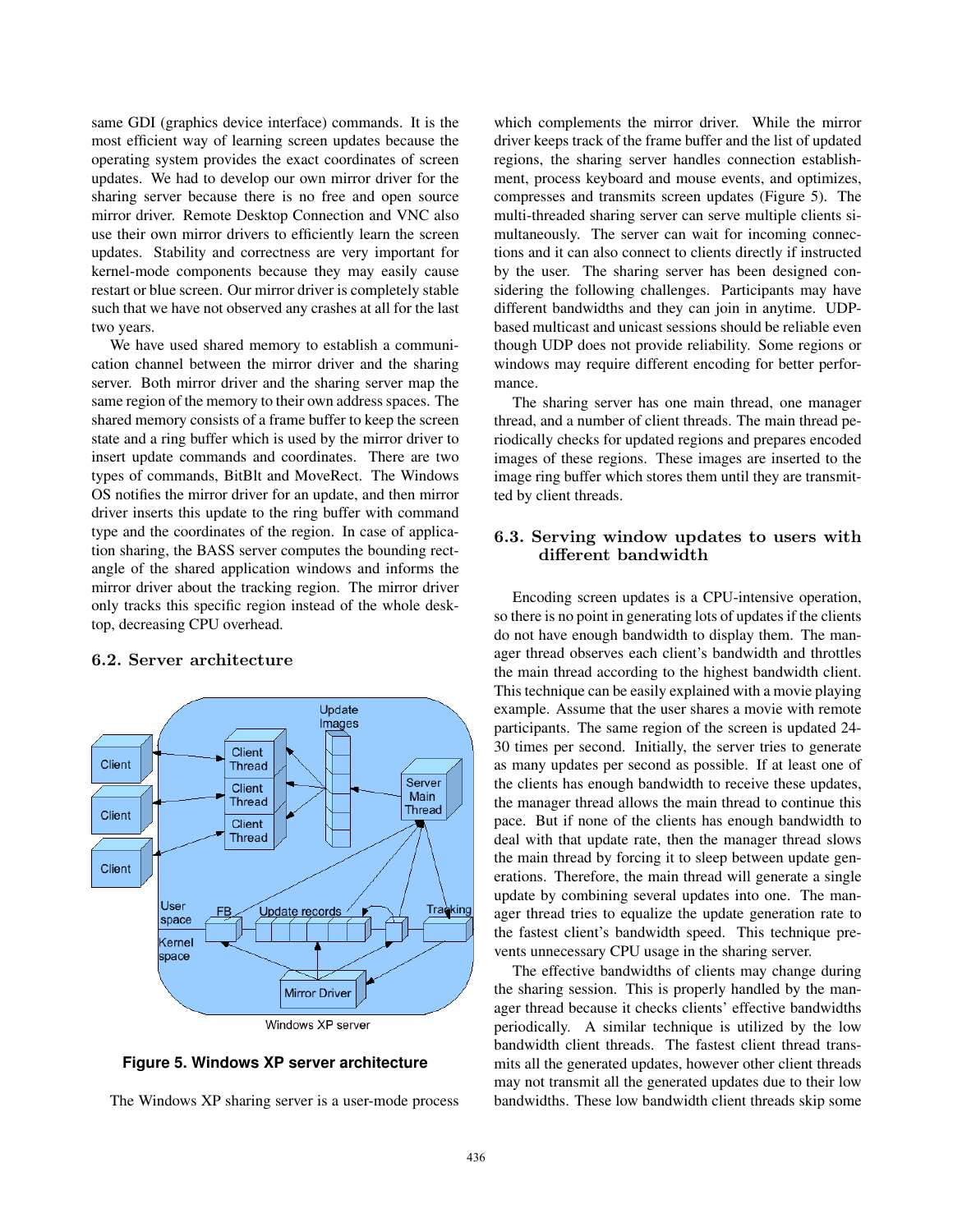of the region updates if there are newer updates for these regions. Going back to video player example, the fastest client thread may transmit 12 frames per second, whereas the other client threads may transmit some of these generated frames permitted by their bandwidths.

#### 6.4. Encodings

The updates are distributed as PNG images except for movies or photos. PNG is very suitable and efficient for computer-generated images. However, its lossless nature results in a large increase in the compressed size of photographic images with negligible gain in quality, compared with JPEG and Theora which are specifically designed for photographic images. But the server does not know whether an updated region contains photographic or computer-generated content, because the mirror driver runs at the frame buffer level and at that level, there are only pixels and no metadata. Fortunately, detecting movie playing is very easy due to its specific characteristics. Different from other applications, movies generate 24-30 updates per second in a specific region of the screen. Benefitting from this characteristic, we have developed an algorithm to detect movie playing in order to use JPEG or Theora encoding for this region. Consecutive updates to a specific region trigger the detection. The Detection algorithm encodes the region using JPEG and compares the compressed image size between JPEG and PNG. If the JPEG size is less than a quarter of the PNG size, the server switches the default algorithm for this region to Theora and stores this result in a lookup table for subsequent updates. Theora is the default encoding for movies because it is four times more bandwidth efficient than JPEG. However, encoding Theora is costlier than JPEG, especially for high resolution movies. JPEG uses approximately four times more bandwidth than Theora but can generate 1.5 times more frames. The user can switch the server's default encoding for movies from Theora to JPEG if all the participants have enough bandwidth. If the compression ratio of JPEG or Theora regions drops below 12:1 compared to raw bits during the session, the server deletes the stored encoding information for this region from the lookup table. Similarly, regions which are marked as PNG regions are periodically rechecked.

## 6.5. Minimizing the effect of packet loss for UDP clients

With UDP, packets can get lost. Region updates may require several kilobytes or even megabytes. Unless designed carefully, a single packet loss may destroy the region update completely. In order to minimize the effect of packet loss, we have developed an algorithm which generates several small PNG images for a given update region. Blindly

generating a PNG image for each scan line may increase the bandwidth usage because a new zlib compressor object should be created for each new PNG. Creating a new zlib compressor decreases the compression ratio, so the bandwidth usage increases. Our algorithm tries to maximize the number of scan lines included in a single UDP packet while trying to keep the packet size below 1500 bytes, which the MTU for Ethernet. Due to its adaptive nature, it may feed tens of lines for a text document whereas it may feed only a single line for a photographic image. We have observed an increase of approximately twenty percent in bandwidth due to small PNGs.

Transmitting self-contained UDP packets minimizes the effect of packet loss. Instead of losing the complete region update, participants may lose only a few scan lines in case of a packet loss. They may end up with imperfect frame buffer due to packet losses, but they can continue to participate to the session. The retransmission mechanism discussed in the next section helps to restore the frame buffer state.

#### 6.6. Reliable multicast

In the previous section, we described our algorithm which minimizes the effect of packet loss. In this section, we explain another supplementary technique which retransmits missing packets [14]. When a packet loss occurs, the participant views the rest of the image except missing scanlines. The client application sends a negative acknowledgement (NACK) for this missing packet [23]. Receiving this NACK, the server retransmits the requested packet. We have modified the oRTP library [8] which is used in the server side and extended our own Java RTP library on the client side to support this feature. The client/server applications do not deal with retransmission and buffering of packets, as these are handled by the RTP libraries.

The retransmission mechanism accommodates malicious or corrupted client behavior and NACK storms. In order to protect itself from malicious clients, the server does not retransmit a packet more than three times. If a packet failed to reach to several multicast clients, they all send a NACK back to the server causing a NACK storm. Instead of sending a NACK right after detecting a packet loss, clients wait for a random amount of time (0-100 ms). If a client observes a multicast NACK from another client while waiting, it suppresses its own multicast NACK request.

#### 6.7. Streaming movie support

BASS is able to detect the regions of screen where a movie is playing, and it uses Theora or JPEG encoding for these regions. Encoding in real-time is computationally expensive. Although a Pentium 4 can encode 426x320 movie in full motion, it can only encode 6-10 frames per second for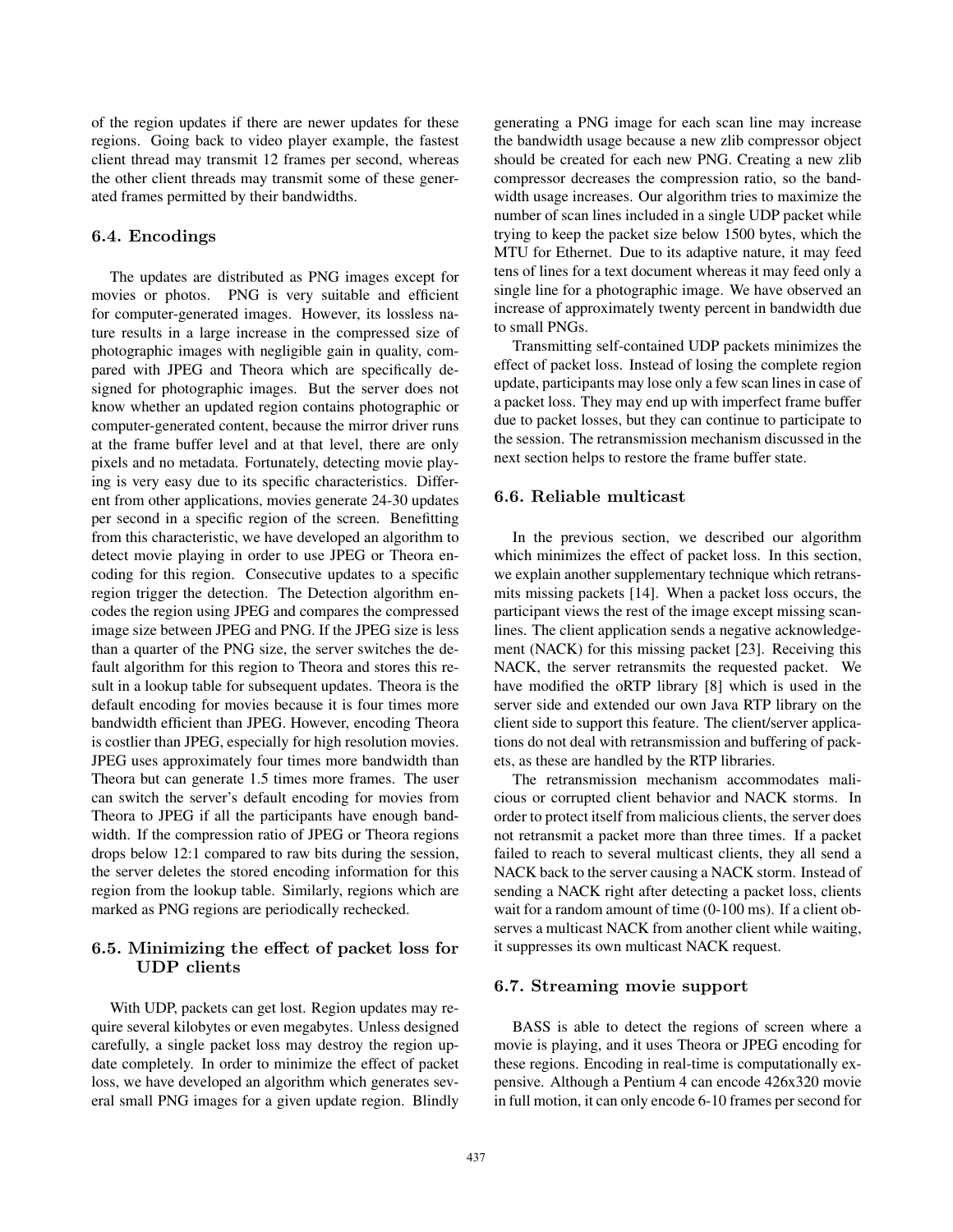a 852x480 movie. Therefore, we implemented another feature into BASS which enables to stream full motion movies to participants regardless of the resolution. The user copies the movie file into a BASS's specific directory. BASS automatically detects the movie and displays it in the GUI. If the movie is not encoded in Theora, BASS transcodes the movie into Theora using ffmpeg2theora [2]. This preprocessing takes 30 seconds for a 20 seconds 852x480 MPEG-4 movie. After the transcoding user can stream the movie to participants using negligible CPU power.

#### 7. Performance results

We compared the bandwidth usage of sharing systems for web browsing. We also compared them for playing movies in terms of both bandwidth usage and frame rate. All sharing systems use 24 bits per pixel except RDP, which uses 16 bits per pixel. If RDP used 24 bits, it would consume fifty percent more bandwidth. For all tests, we used a Pentium 4 3GHz CPU and 1GB memory as the server and a Athlon XP 2600+ CPU and 1GB memory as the client. Server and client are connected over an 100 Mb/s LAN. For the movie playing comparison over a low bandwidth measurement, we restricted the bandwidth of the client to 3 Mb/s using NetLimiter [7]. To count the frame rate, we used a Canopus TwinPact100 scan-line converter. This box takes the RGB output of the client as input, and it outputs a digital movie stream via firewire cable. We recorded this movie stream using the iMovie application of a Macbook pro. We then counted the individual frames to find the actual frame rate.



**Figure 7. Web browsing performance**

Figure 7 compares RDP, VNC and BASS for web browsing. During the measurement, the server automatically visited the home pages of the twenty most popular webpages according to alexa.com. We developed and used a Javabased automated testing application, available at [1], which visits each website for ten seconds. Some of these websites have animations and advertisements. Therefore, the bandwidth usage depends on how eagerly a particular sharing system transmits updates. We can say that all systems consume almost the same bandwidth, around 1 Mb/s. Although VNC and BASS use similar compression techniques, VNC consumes less bandwidth because it uses a single compressor during the session, while BASS uses a separate compressor for each update. Using a new a compressor for each update allows BASS to compress each update only once regardless of the number of participants. However, VNC has to compress the same update for each participant because each participant has a different compressor. In case of more than one participant, VNC consumes more CPU, while the CPU usage of BASS remains constant.

We measured the multimedia performances of sharing systems by playing a movie over both an unlimited bandwidth link and a 3 Mb/s bandwidth link. The movie is a 20 seconds soundless 852x480 24 fps MPEG-4 encoded trailer of Warren Miller's *Higher Ground*. The BASS server can be configured by the user to use JPEG or Theora for movies. BASS-T and BASS-J represent BASS systems which use Theora and JPEG for movies, respectively. BASS-M represents BASS's Theora streaming feature, discussed in Section 6.7, instead of playing them in default media player. Figure 6 compares sharing systems over an unlimited bandwidth link. BASS-M and THINC are able to play the movie in full motion, however THINC consumes 112 Mb/s, while BASS-M consumes only 1.6 Mb/s. RDP gives the second highest frame rate, but consumes 45 Mb/s. BASS-J gives 9 fps consuming just 2 Mb/s, and BASS-T gives 6 fps consuming less than 1 Mb/s. VNC is the worst performer in terms of frame rate. In conclusion, BASS gives acceptable frame rate while using less than 2 Mb/s.

Comparing sharing systems in unlimited bandwidth environments is not very realistic because some participants may have low bandwidths. We repeated the same experiments over a 3 Mb/s link (Figure 8). Frame rates of all sharing systems dropped less than a frame per second except BASS whose frame rate remained the same. BASS-M is able to play full motion movies over an 1.6 Mb/s link. In conclusion, over low bandwidth links, all three BASS configurations yield a frame rate that is at least six times than the other sharing systems.

## 8. Conclusion

We have developed an application and desktop sharing system which is scalable, efficient, and independent of the operating system. BASS supports all applications due to its generic model, and transmits only the shared application and its child windows. We have used industry standards like RTP, BFCP, and PNG. BASS uses very little CPU thanks to the mirror driver. BASS, VNC and RDP consume roughly the same bandwidth for web browsing. However, BASS uses several times less bandwidth than the others for playing movies. Others can develop clients and servers compatible with BASS by implementing its open protocol.